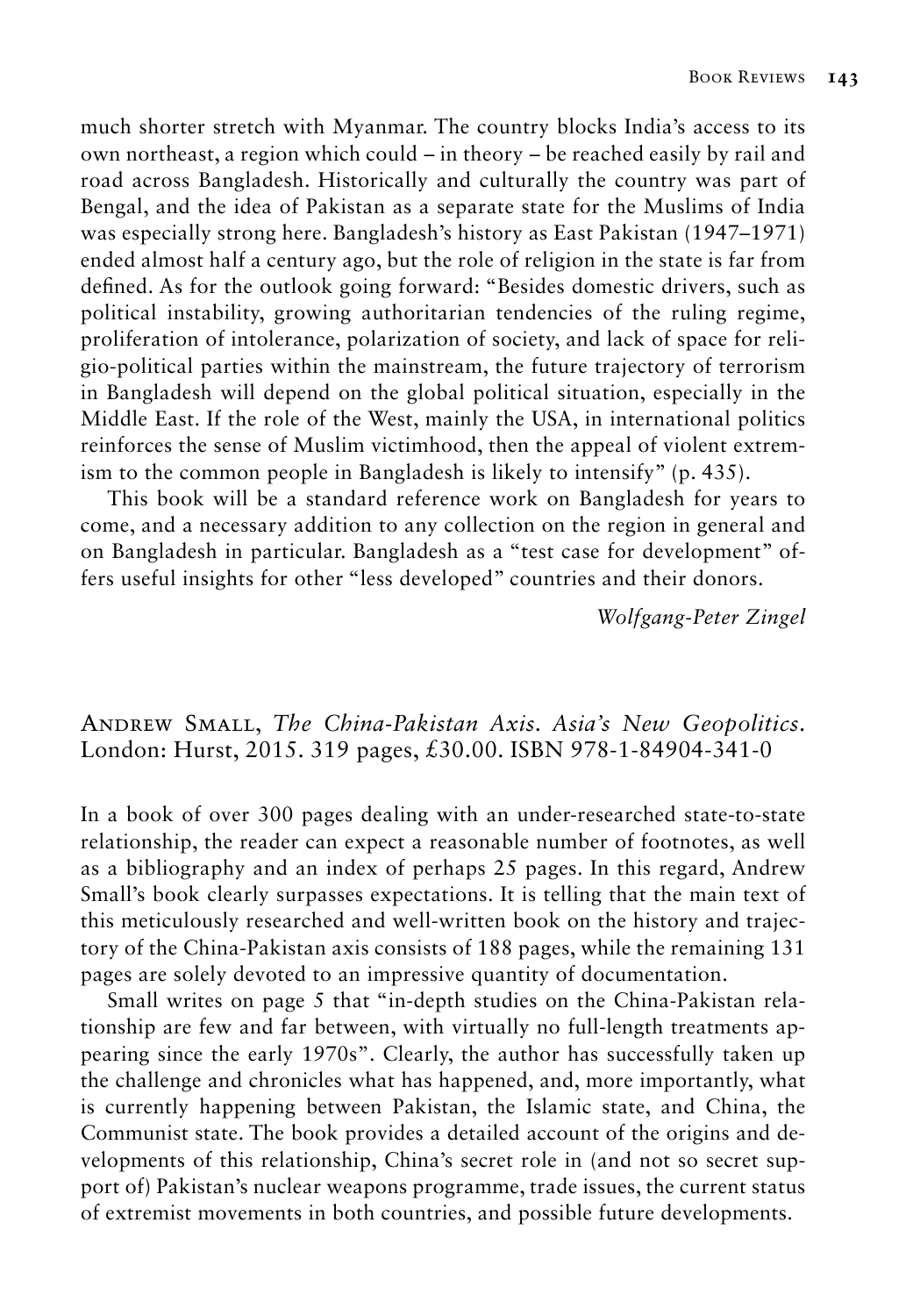The China-Pakistan relationship, often described by both sides as an "allweather" friendship, dates to the 1962 Sino-Indian war, a defining event in the history of India and a lasting trauma for Indian elites until today. The fact that Indian forces proved vastly inferior to their Chinese counterparts led the Pakistan leadership to focus on, even align with China. Especially when the USA rejected Pakistani military demands during the 1965 Indo-Pakistan war, the latter was in dire need of a strong international ally, and, to the surprise of many, found it in communist China. Pakistani leadership, beginning with Field Marshal Ayub Khan in 1962, followed by Yahya Khan, General Zia-ul-Haq and all their successors, all undertook to deepen and widen this relationship.

Andrew Small impressively demonstrates in the seven chapters (and dramatic introduction) of this book that geopolitical considerations, arms/weapons, trade and infrastructure are the four major pillars upon which this unique axis rests. The latter two, in particular, have received their fair share of criticism in recent years, with, for example, the Gwadar port development project on the Arabian Sea and the Karakoram Highway linking China to Pakistan both failing to bring about the desired economic improvements, despite the huge amounts of Chinese capital invested in the two projects. The author makes use of extensive interviews conducted in both China and Pakistan, as well as ample citations from the memoirs of relevant actors involved, especially from the military and politics. For Andrew Small, the nuclear question is also of utmost importance, and the author has been able to unearth many details regarding nuclear matters, probably unknown to most readers, in addition to highlighting how Pakistan has helped many "rogue" states to obtain nuclear material or plans for building centrifuges.

It goes without saying that the problems in this axis are many, particularly in the form of unbridgeable cultural differences and widespread terrorist activities. Small (p. 30) describes an incident during the brief war of 1965 when then Chinese Premier Zhou Enlai met a Pakistani delegation that, to his surprise, only requested ammunition for no more than 14 days. "How can a war be fought in that short time?" Zhou wondered. "I would be interested to know if you have prepared the people of Pakistan to operate in the rear of the enemy. [...] I am talking about a People's Militia being based in every village and town." Pakistani generals, many of whom had received training in the UK, were speechless: "What does Zhou Enlai know about soldiering and military affairs anyway?" Such differences in military tactics and approaches remain characteristic of this relationship today.

On page 67, Small cites a Pakistani sinologist who said: "China has a good understanding of almost everything in Pakistan, political, security or economic, that might affect the bilateral relationship, but there is one piece they just don't get: Islam." These words reveal the major dilemma underlying the axis. Critically, China is worried about violence in its Muslim Xinjiang province,